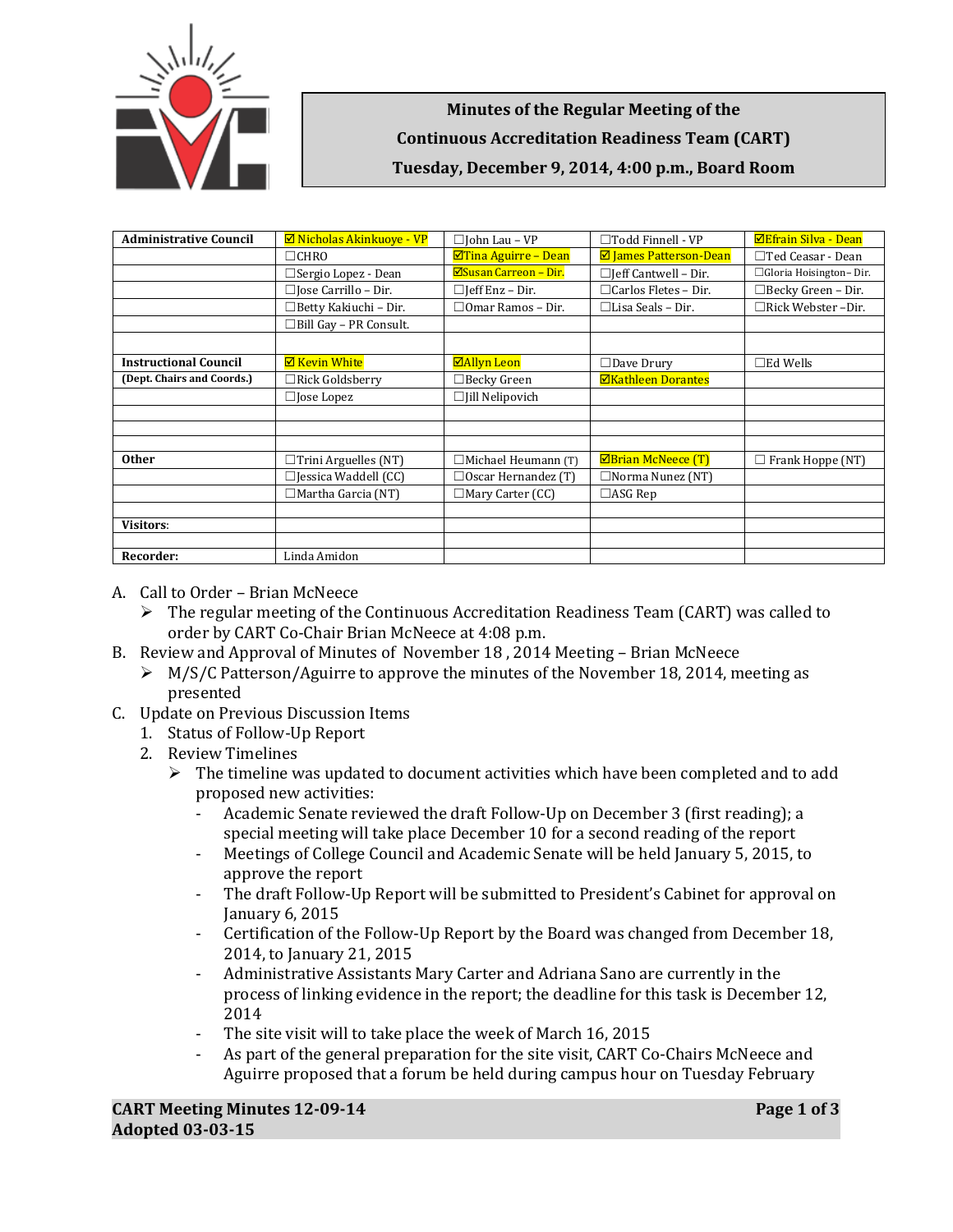24, 2015, to present the Follow-Up Report to the campus community; the forum would be advertised two weeks in advance; VP Akinkuoye will present this proposal to President's Cabinet

- CART Co-Chairs McNeece and Aguirre will prepare a PowerPoint for the January 21 Board meeting; the PowerPoint will be presented to President's Cabinet for review prior to the Board meeting; an expanded version of the PowerPoint will be presented at the February 24 campus forum
- The target date for conducting a review of progress on 2014-2015 objectives (i.e., Institutional Effectiveness Progress Report) was changed from January 16 to January 30, 2015, to accommodate training for chairs, coordinators, and discipline faculty leads and updating of the objectives in SPOL (it is anticipated that a majority of the objectives could actually be updated during the training, which is scheduled to take place January 8, 2015, in the Math Lab)
- 3. Student Survey Task Force to Report on Student Comments
	- $\triangleright$  Several faculty members have volunteered to serve on the task force (Brad Wright, Holly Chase, Allyn Leon, Judy Cormier, Alex Cozzani, Oscar Hernandez)
	- $\triangleright$  It was recommended that Sergio Lopez, as Interim VP of Student Services effective January 1, 2015, and a minimum of two classified staff members, serve on the committee to address survey questions related to safety and services; CSEA will be contacted regarding appointment of the two classified staff members
- D. New Discussion
	- 1. Preparations for Site Visit Mock Questions
		- $\triangleright$  Mock questions will be developed to prepare the campus community for the site visit
		- $\triangleright$  CART Co-Chair Aguirre proposed that President's Cabinet members be asked mock questions as part of a question-and-answer session during the February  $24<sup>th</sup>$  campus forum
		- $\triangleright$  Recommendation 1 and Recommendation 8 writing team leads and CART Co-Chairs will develop questions for the forum; CART Co-Chairs will develop mock questions for the writing team leads and the Accreditation Liaison Officer, in anticipation they will be asked questions by the site visit team members
		- $\triangleright$  The site visit preparation session for Recommendation 1 and Recommendation 8 writing team leads will take place March 3, 2015
		- $\triangleright$  Other ideas to prepare the campus included a survey and a brochure
	- 2. Review of CART's Role on Campus vis-à-vis START Committee, Especially Related to Actionable Improvement Plans
		- $\triangleright$  The committee reviewed and updated the actionable improvement plans that came out of the 2012 Comprehensive Institutional Self-Evaluation; the improvements plans will be addressed in the Mid-Term Report due in March 2016
		- $\triangleright$  SLO Coordinator Jill Nelipovich and START Co-Chair Martha Garcia will be invited to the next CART meeting to (1) address the actionable improvement plans related to SLOs (SLOs are currently being assessed; a workshop on assessment of PLOs is scheduled for January 5, 2015); and (2) provide a progress report on the START action plans that address the FCMAT recommendations, respectively
	- 3. Review of SPOL as it Relates to Accreditation
		- $\triangleright$  The SPOL accreditation module is being used primarily for program review at this time; however, the capability exists to write an accreditation self-study and other accreditation reports in SPOL; it was suggested that this feature of SPOL be revisited with the SPOL consultants
	- 4. Other –SPOL Assessment Module Issues